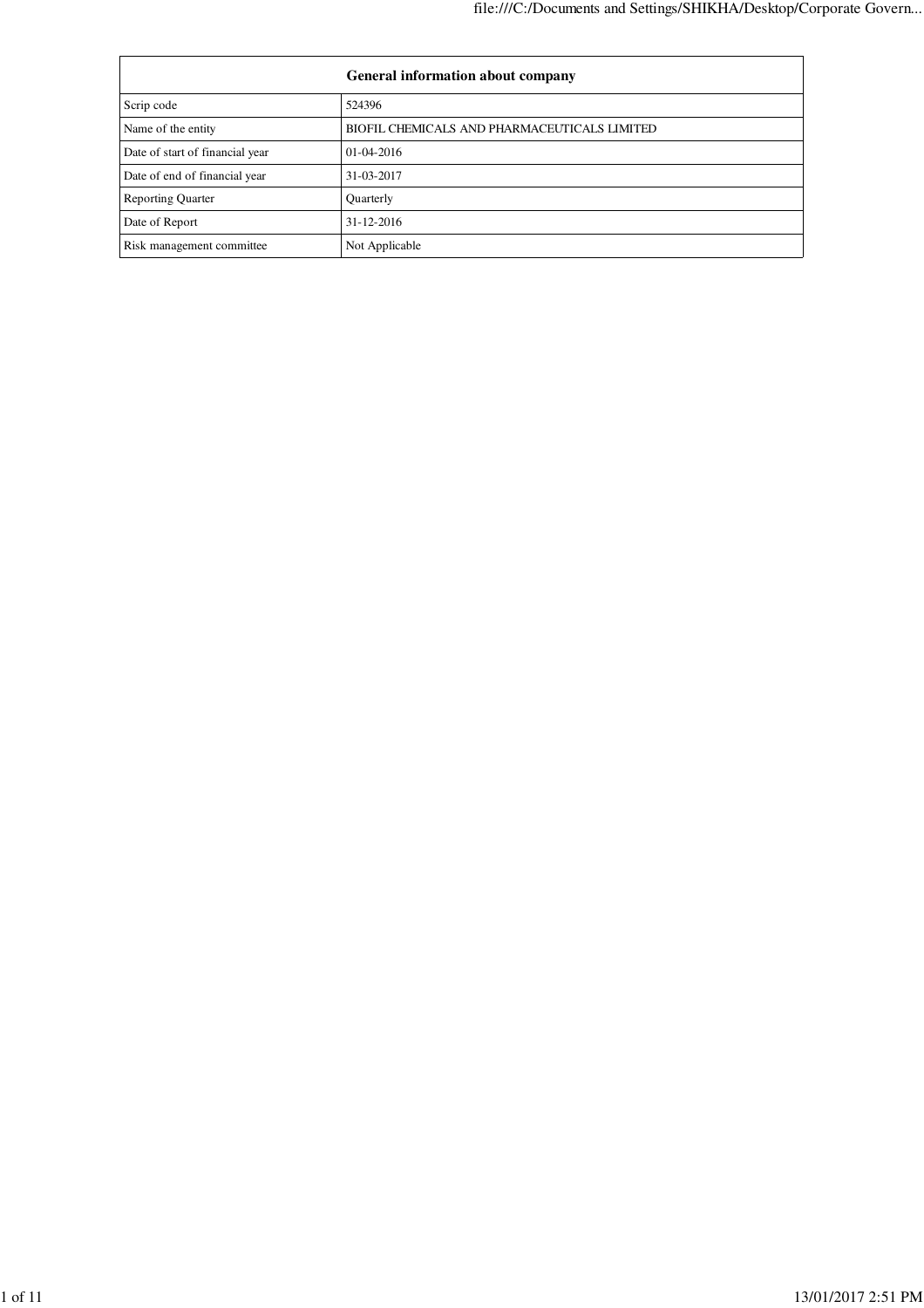| Annexure I                                                                                |  |  |
|-------------------------------------------------------------------------------------------|--|--|
| Annexure I to be submitted by listed entity on quarterly basis                            |  |  |
| <b>I. Composition of Board of Directors</b>                                               |  |  |
| Disclosure of notes on composition of board of directors explanatory                      |  |  |
| Is there any change in information of board of directors compare to previous quarter   No |  |  |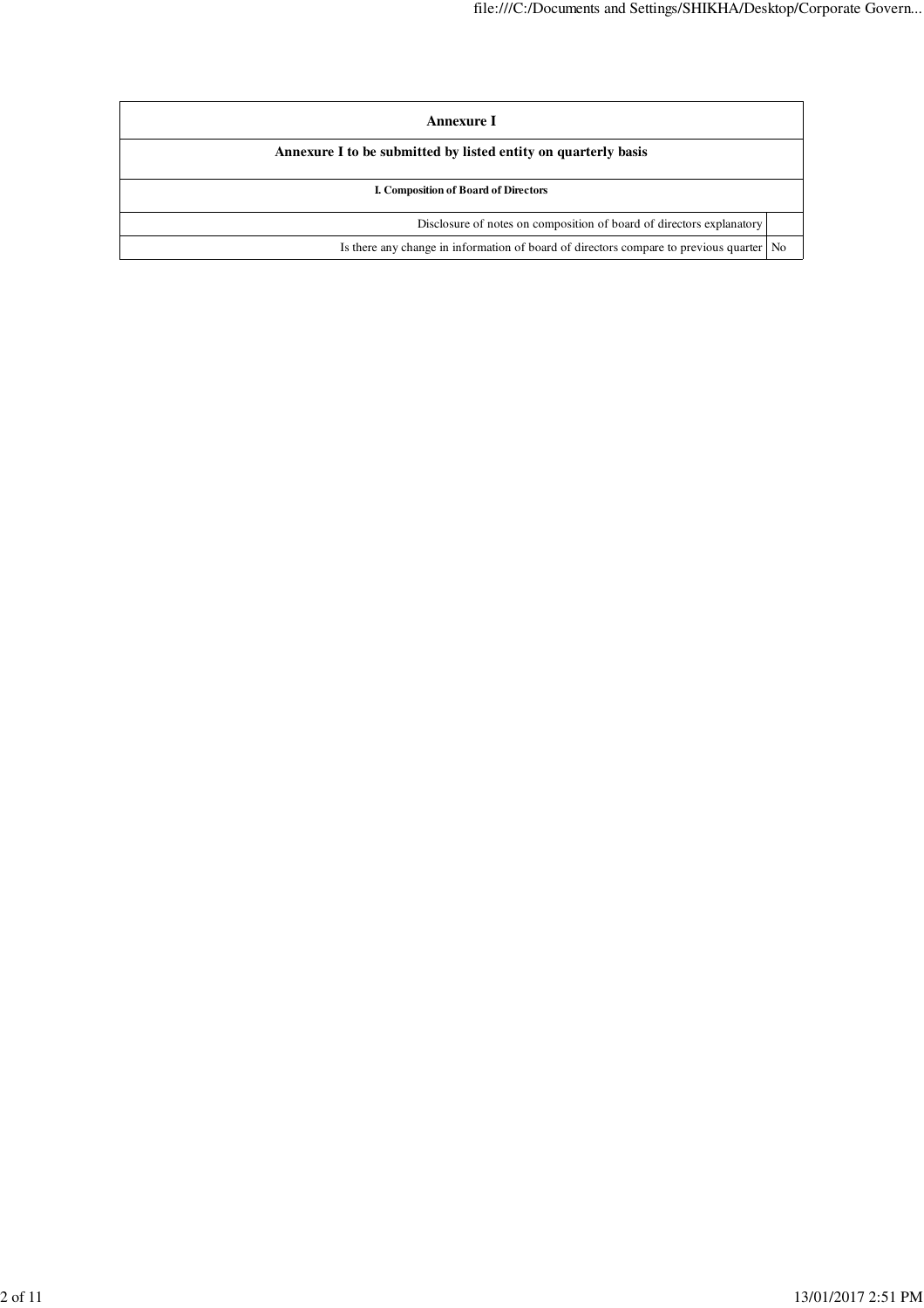| <b>Annexure 1</b>                                                                 |  |  |
|-----------------------------------------------------------------------------------|--|--|
| II. Composition of Committees                                                     |  |  |
| Disclosure of notes on composition of committees explanatory                      |  |  |
| Is there any change in information of committees compare to previous quarter   No |  |  |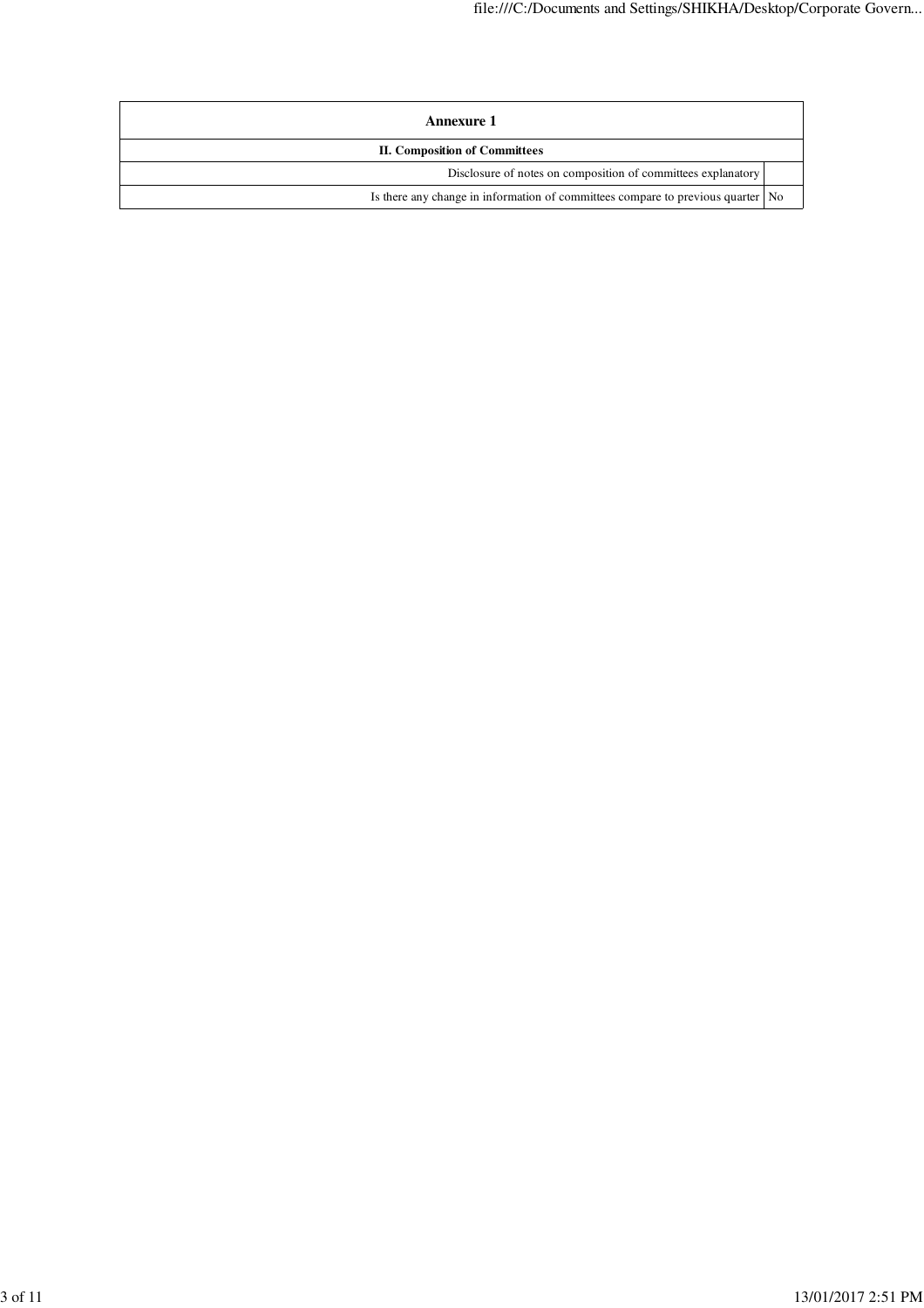|                | Annexure 1                                                                                                          |            |                                                                |  |  |
|----------------|---------------------------------------------------------------------------------------------------------------------|------------|----------------------------------------------------------------|--|--|
|                | Annexure 1                                                                                                          |            |                                                                |  |  |
|                | <b>III.</b> Meeting of Board of Directors                                                                           |            |                                                                |  |  |
|                | Disclosure of notes on meeting of board of directors explanatory                                                    |            |                                                                |  |  |
| Sr             | $Date(s)$ of meeting (if any) in the<br>$Date(s)$ of meeting (if any) in the<br>previous quarter<br>current quarter |            | Maximum gap between any two consecutive (in<br>number of days) |  |  |
|                | 10-08-2016                                                                                                          |            |                                                                |  |  |
| $\overline{2}$ |                                                                                                                     | 14-11-2016 | 95                                                             |  |  |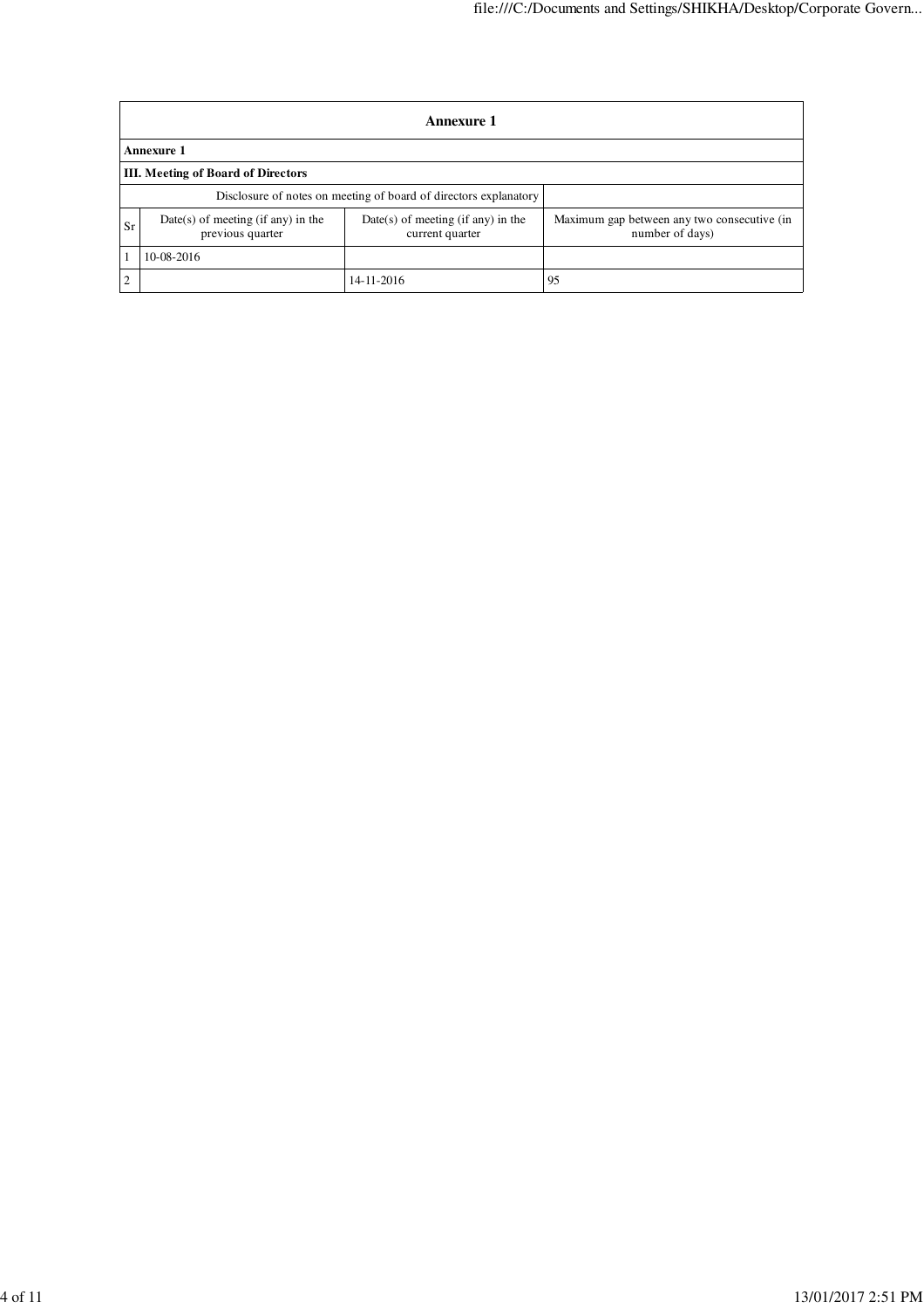|                | <b>Annexure 1</b>                                        |                                                                        |                                                     |                                           |                                                                        |                                                                                   |                               |
|----------------|----------------------------------------------------------|------------------------------------------------------------------------|-----------------------------------------------------|-------------------------------------------|------------------------------------------------------------------------|-----------------------------------------------------------------------------------|-------------------------------|
|                | <b>IV. Meeting of Committees</b>                         |                                                                        |                                                     |                                           |                                                                        |                                                                                   |                               |
|                | Disclosure of notes on meeting of committees explanatory |                                                                        |                                                     |                                           |                                                                        |                                                                                   |                               |
| Sr             | Name of<br>Committee                                     | $Date(s)$ of<br>meeting of the<br>committee in the<br>relevant quarter | Whether<br>requirement of<br>Quorum met<br>(Yes/No) | Requirement of<br>Ouorum met<br>(details) | $Date(s)$ of<br>meeting of the<br>committee in the<br>previous quarter | Maximum gap<br>between any two<br>consecutive<br>meetings (in number)<br>of days) | Name of<br>other<br>committee |
|                | Audit<br>Committee                                       | 14-11-2016                                                             | Yes                                                 | All the members<br>were duly<br>present   | 10-08-2016                                                             | 95                                                                                |                               |
| $\overline{2}$ | <b>Stakeholders</b><br>Relationship<br>Committee         | $14 - 11 - 2016$                                                       | Yes                                                 | All the members<br>were duly<br>present   | 10-08-2016                                                             | 95                                                                                |                               |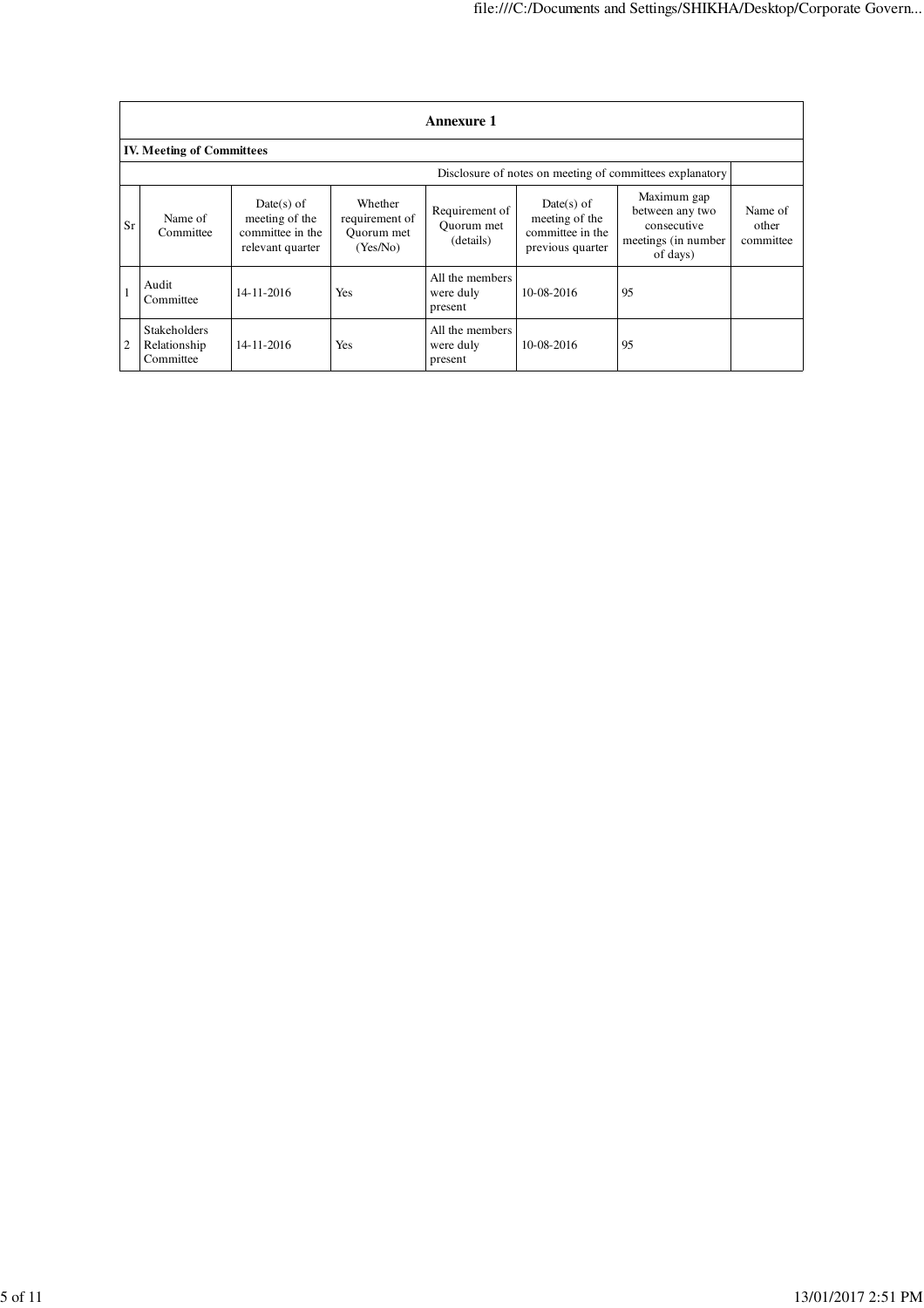|                | Annexure 1                                                                                                       |                                  |                                                                   |  |  |
|----------------|------------------------------------------------------------------------------------------------------------------|----------------------------------|-------------------------------------------------------------------|--|--|
|                | <b>V. Related Party Transactions</b>                                                                             |                                  |                                                                   |  |  |
|                | Subject                                                                                                          | Compliance status<br>(Yes/No/NA) | If status is "No" details of<br>non-compliance may be given here. |  |  |
|                | Whether prior approval of audit committee obtained                                                               | Yes                              |                                                                   |  |  |
| $\overline{c}$ | Whether shareholder approval obtained for material RPT<br>Yes                                                    |                                  |                                                                   |  |  |
| 3              | Whether details of RPT entered into pursuant to omnibus<br>Yes<br>approval have been reviewed by Audit Committee |                                  |                                                                   |  |  |
|                | Disclosure of notes on related party transactions                                                                | Textual Information(1)           |                                                                   |  |  |
|                | Disclosure of notes of material transaction with related party<br>Textual Information(2)                         |                                  |                                                                   |  |  |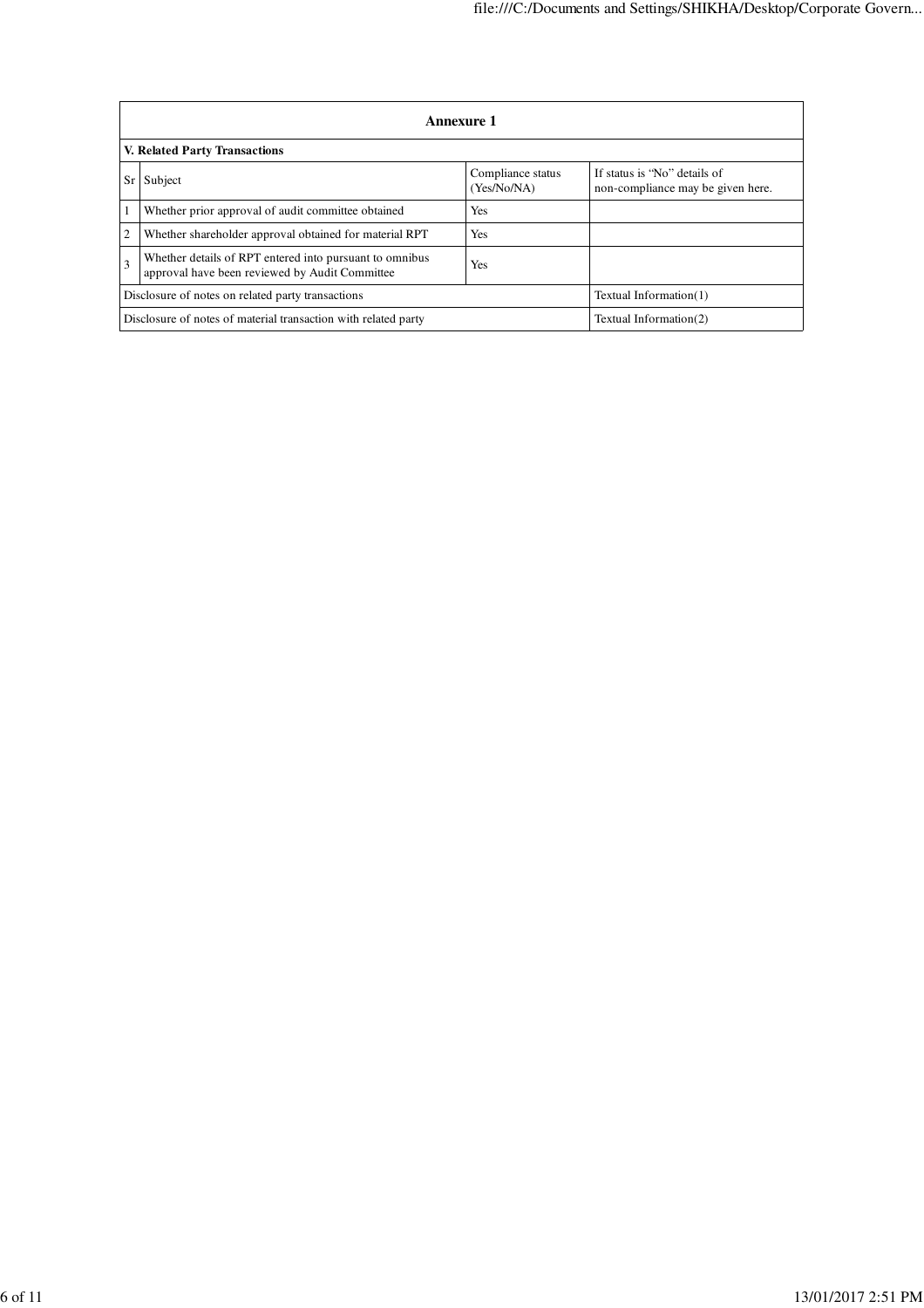| <b>Text Block</b>      |                                                                                                                                                               |  |
|------------------------|---------------------------------------------------------------------------------------------------------------------------------------------------------------|--|
| Textual Information(1) | All transactions are done at ordinary course of business and arms length basis                                                                                |  |
| Textual Information(2) | During the quarter there were no material related party transaction except transaction with cyano<br>pharma private Limited of Rs. 1,02,00,000/- for job work |  |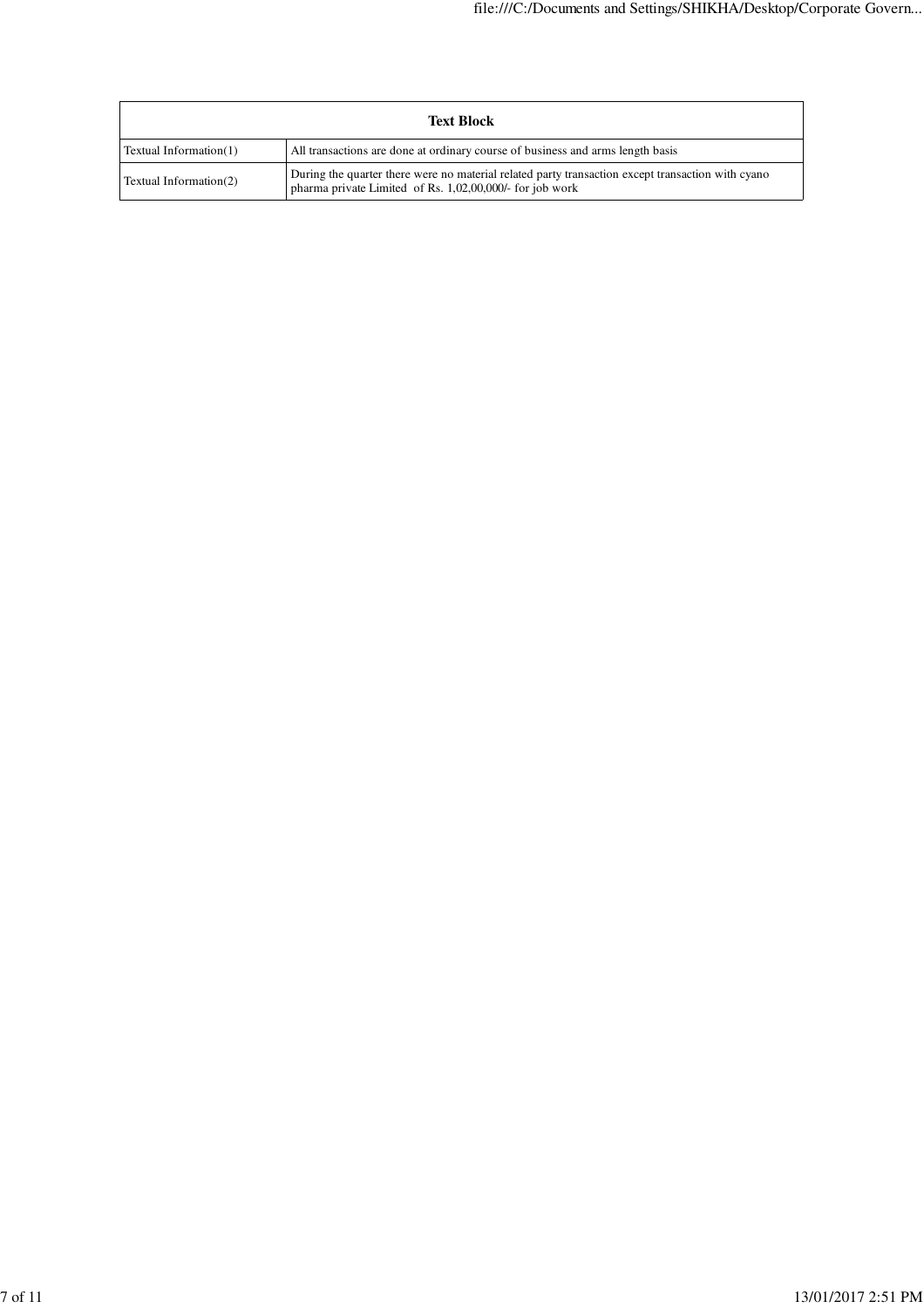|                | <b>Annexure 1</b>                                                                                                                                                                                               |                               |  |  |  |
|----------------|-----------------------------------------------------------------------------------------------------------------------------------------------------------------------------------------------------------------|-------------------------------|--|--|--|
|                | <b>VI.</b> Affirmations                                                                                                                                                                                         |                               |  |  |  |
| Sr             | Subject                                                                                                                                                                                                         | Compliance status<br>(Yes/No) |  |  |  |
| $\mathbf{1}$   | The composition of Board of Directors is in terms of SEBI (Listing obligations and disclosure requirements)<br>Regulations, 2015                                                                                | Yes                           |  |  |  |
| $\overline{c}$ | The composition of the following committees is in terms of SEBI(Listing obligations and disclosure<br>requirements) Regulations, 2015 a. Audit Committee                                                        | Yes                           |  |  |  |
| 3              | The composition of the following committees is in terms of SEBI(Listing obligations and disclosure<br>requirements) Regulations, 2015. b. Nomination & remuneration committee                                   | Yes                           |  |  |  |
| $\overline{4}$ | The composition of the following committees is in terms of SEBI(Listing obligations and disclosure<br>requirements) Regulations, 2015. c. Stakeholders relationship committee                                   | Yes                           |  |  |  |
| 5              | The composition of the following committees is in terms of SEBI(Listing obligations and disclosure<br>requirements) Regulations, 2015. d. Risk management committee (applicable to the top 100 listed entities) | <b>NA</b>                     |  |  |  |
| 6              | The committee members have been made aware of their powers, role and responsibilities as specified in<br>SEBI (Listing obligations and disclosure requirements) Regulations, 2015.                              | Yes                           |  |  |  |
| $\overline{7}$ | The meetings of the board of directors and the above committees have been conducted in the manner as<br>specified in SEBI (Listing obligations and disclosure requirements) Regulations, 2015.                  | Yes                           |  |  |  |
| 8              | This report and/or the report submitted in the previous quarter has been placed before Board of Directors.                                                                                                      | Yes                           |  |  |  |
| 9              | Any comments/observations/advice of Board of Directors may be mentioned here:                                                                                                                                   | Textual<br>Information(1)     |  |  |  |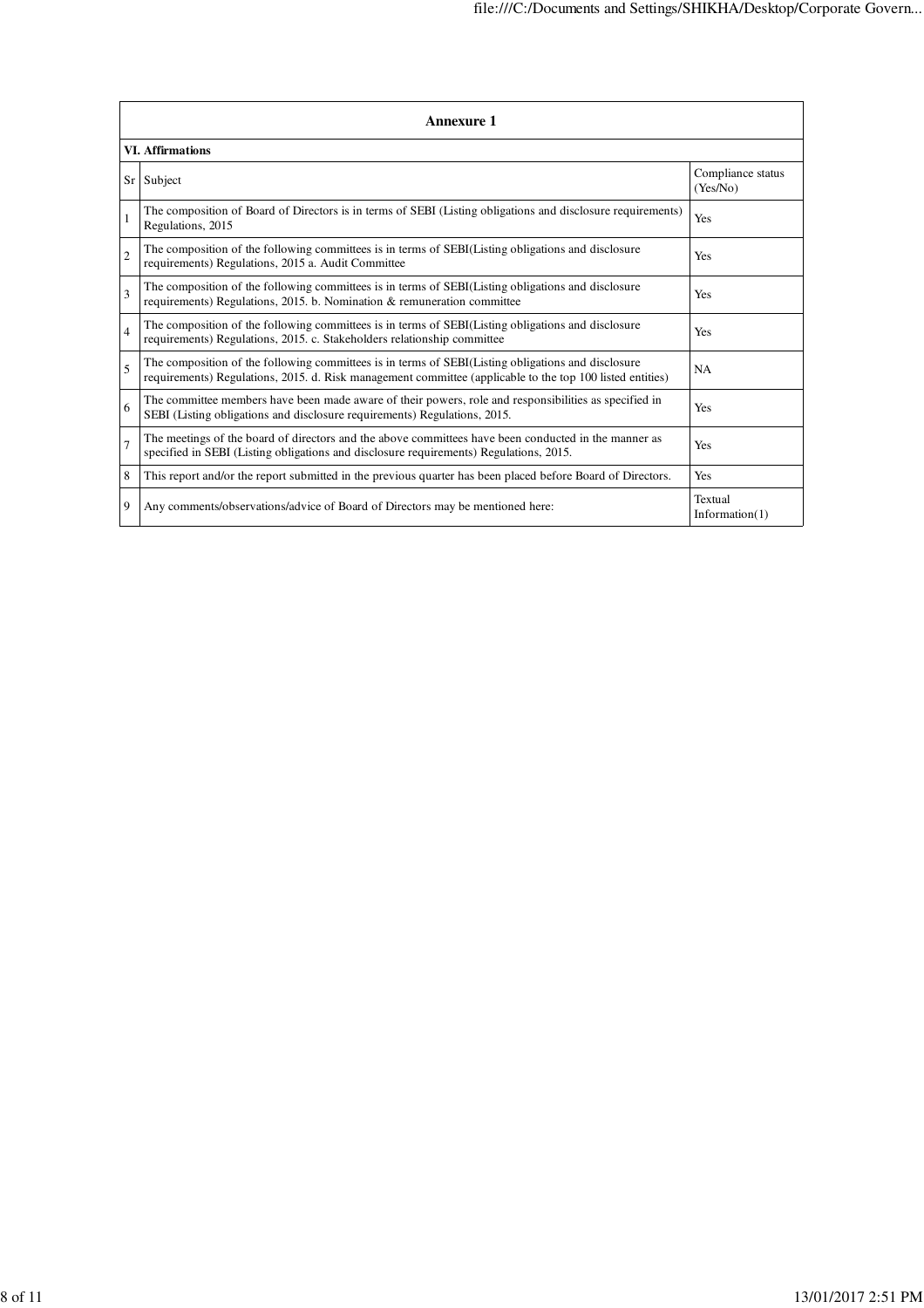|                        | <b>Text Block</b>                                                                                                                                  |
|------------------------|----------------------------------------------------------------------------------------------------------------------------------------------------|
| Textual Information(1) | Company does not fall under the category of Top 100 Listed Companies therefore company is not<br>required to constitute risk management committee. |